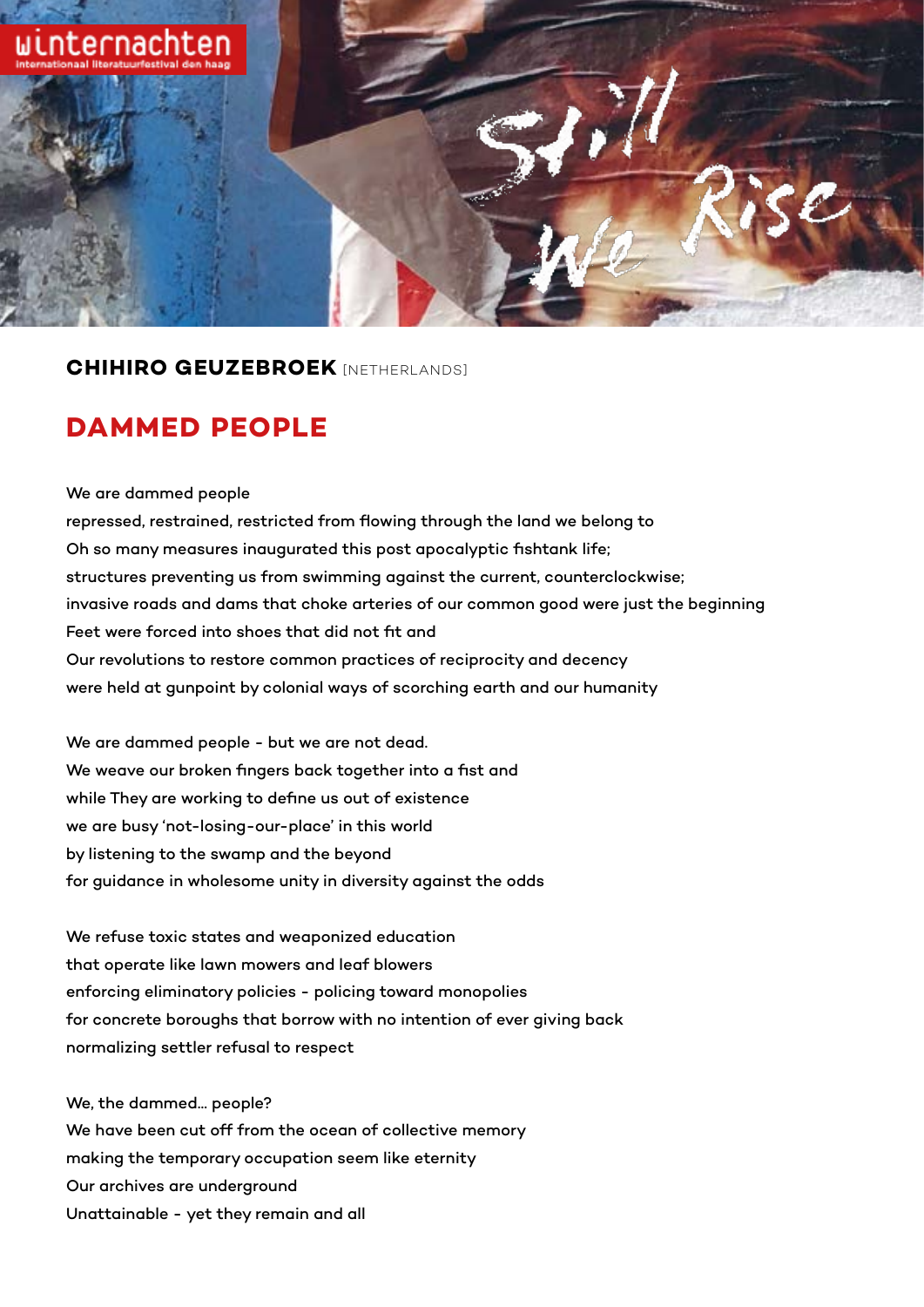that was buried will sprout again If only we can blow up these dams damn fake borders bloody orders this so called civilized nation built on supremacy and separation

Speechless we struggle to break the spell of being killable and deemed ripe for extraction. Sick of sanctioned loneliness eroding our immune system, grooming us for retraction

When assimilating hustle becomes a means of subsistence dissociation is the only way to endure in this system yet we can not translate our thoughts to the language of hierarchies and binaries and linear lines, settler appropriation of life that function to uphold doctrines of manifest destiny always in denial of our intersubjectivity...

Imprisoned from the inside I feel small and incompetent Yet there is a glimmer of memory… reminding me on whose shoulders I stand Ancestor, Ancestor - all I do is to hear you speak my friend help me re-member, re-search, wake from susto and dream again I am so damn trapped in the schisms, the architecture of objectifying my kin into oblivious nothingness …

But one day some thing - rather than nothing - will crack open these dams and make them fall Maybe through collective sabotage maybe controlled demolition Maybe an act of mystery or perhaps by the unceded basins own volition A reminder to revere we are still here.

Dams will come down and water will gush and wipe out structures of this warfare of attrition And while tv news reporters speak of the flood as a 'Disaster-invader-enemy' we know this flashflood brings medicine to those wishing to live in ecological reality Bringing balance, caring for country, regenerating bush, nourishing natives and we as liberated people learning to reconnect... will rise without reservations into processes and precious futurity that nurture... all our relations